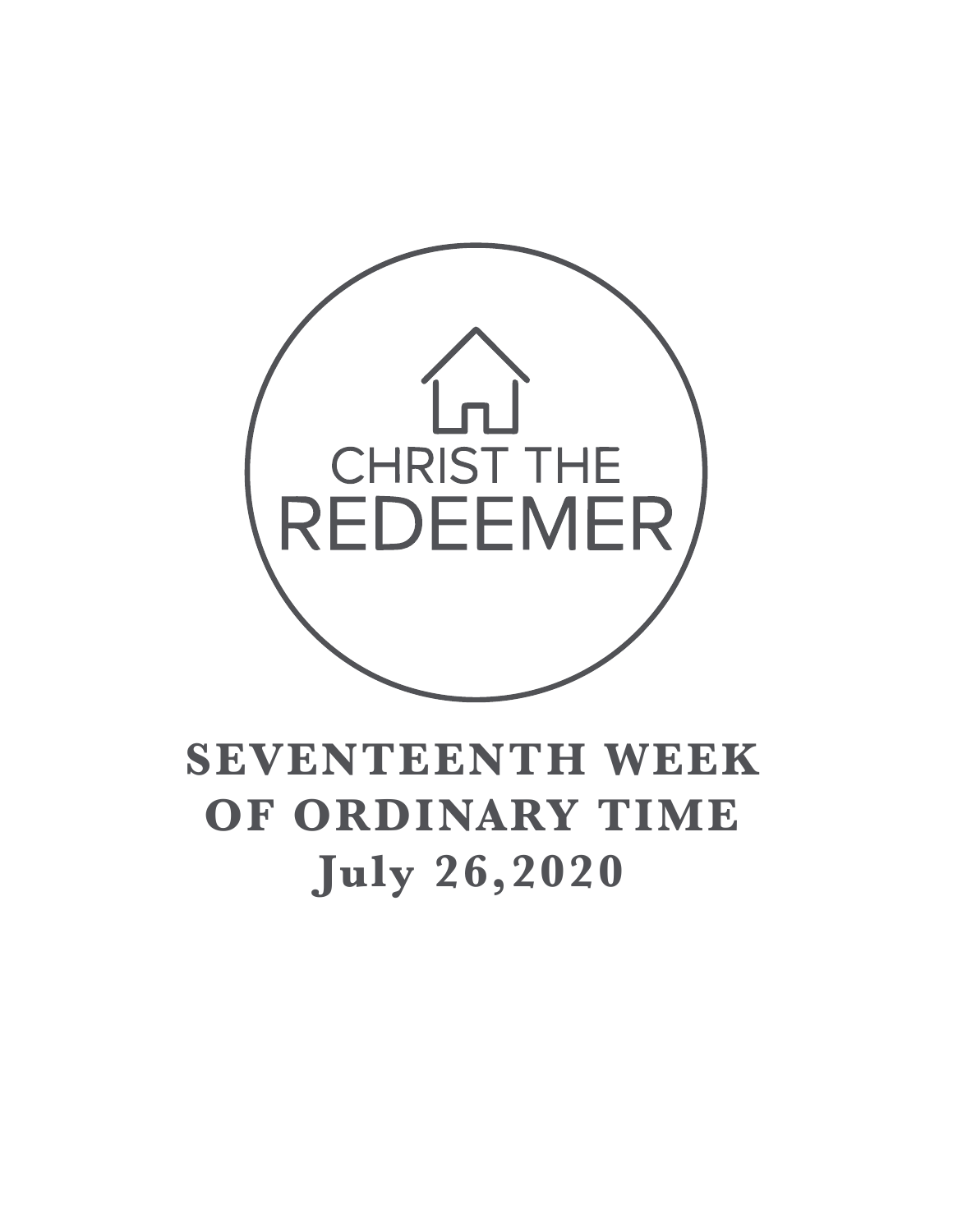

# **SEVENTEENTH WEEK OF ORDINARY TIME July 26,2020**

## **LITURGICAL MUSIC**

**Opening Hymn at 4:00 p ANTHEM |** *Tom Conry* **We are called, we are chosen. We are Christ for one another. We are promised to tomorrow, while we are for him today. We are sign, we are wonder. We are sower, we are seed. We are harvest, we are hunger. We are question, we are creed**

Then where can we stand justified? In what can we believe? In no one else but he who suffered, nothing more than he who rose. Who was justice for the poor. Who was rage against the night. Who was hope for peaceful people. Who was light.

Then how are we to stand at all, this world of bended knee? In nothing more than barren shadows. No one else but he could save us. Who was justice for the poor. Who was rage against the night. Who was hope for peaceful

# **Opening hymn at 7.00 a BLEST ARE THEY**  *David Haas*

1. Blest are they, the poor in spirit, theirs is the kingdom of God.

Blest are they, full of sorrow, they shall be consoled Rejoice and be glad! Blessed are you, holy are you! Rejoice and be glad! Yours is the kingdom of God!

2. Blest are you who suffer hate, all because of me. Rejoice and be glad, yours is the kingdom; shine for all to see.

## **Opening hymn at 9.00, 11.00 a NO WEAPON |** *Pat Barrett, Jeff Pardo*

When darkness closes in on every side When battles rage and when the waters rise I fear no evil for I know the truth Nothing can separate my heart from You

**'Cause there's no weapon stronger than Your love There's no weapon stronger than Your love No height, no depth can overcome 'Cause there's no weapon stronger than Your love**

You say that faith can make the mountain move And nothing is impossible for You I fear no evil for I know the truth Nothing can separate my heart from You

# TODAY'S READINGS FROM THE SCRIPTURE: **SEVENTEENTH SUNDAY IN ORDINARY TIME**

## **Reading 1**

## **A Reading from The First Book of Kings | 1 KGS 3:5, 7-12**

The LORD appeared to Solomon in a dream at night. God said, "Ask something of me and I will give it to you." Solomon answered: "O LORD, my God, you have made me, your servant, king to succeed my father David; but I am a mere youth, not knowing at all how to act. I serve you in the midst of the people whom you have chosen, a people so vast that it cannot be numbered or counted. Give your servant, therefore, an understanding hear to judge your people and to distinguish right from wrong. For who is able to govern this vast people of yours?"

The LORD was pleased that Solomon made this request. So God said to him: "Because you have asked for this—not for a long life for yourself, nor for riches, nor for the life of your enemies, but for understanding so that you may know what is right—I do as you requested. I give you a heart so wise and understanding that there has never been anyone like you up to now, and after you there will come no one to equal you."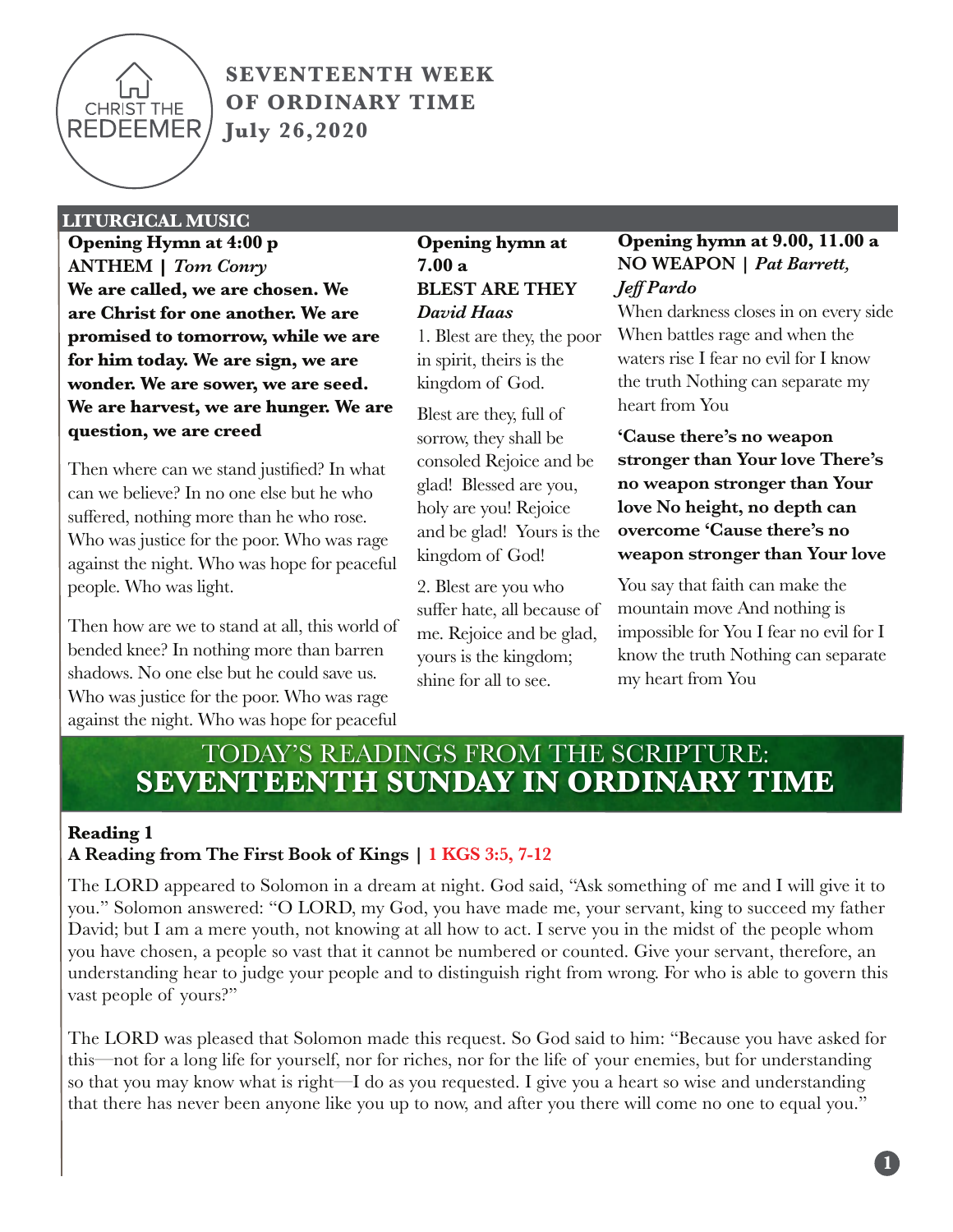#### **Responsorial Psalm | Psalm 119:57, 72, 76-77, 127-128, 129-130** R. **Lord, I love your commands.**

I have said, O LORD, that my part is to keep your words. The law of your mouth is to me more precious than thousands of gold and silver pieces.  $\mathbb{R}^7$ 

Let your kindness comfort me according to your promise to your servants. Let your compassion come to me that I may live, for your law is my delight.  $\mathbb{R}^7$ .

For I love your command more than gold, however fine. For in all your precepts I go forward; every false way I hate.  $\mathbb R$ Wonderful are your decrees; therefore I observe them. The revelation of your words sheds light, giving understanding to the simple.  $\mathbb{R}^7$ .

## **Reading 2**

# **A reading from Paul's letter to the Romans. | ROM 8:28-30**

Brothers and sisters: We know that all things work for good for those who love God, who are called according to his purpose. For those he foreknew he also predestined to be conformed to the image of his Son, so that he might be the firstborn among many brothers and sisters. And those he predestined he also called; and those he called he also justified; and those he justified he also glorified.

# **Gospel**

## **A Reading from the Holy Gospel according to Matthew | MT 13:44-52**

Jesus said to his disciples: "The kingdom of heaven is like a treasure buried in a field, which a person finds and hides again, and out of joy goes and sells all that he has and buys that field. Again, the kingdom of heaven is like a merchant searching for fine pearls. When he finds a pearl of great price, he goes and sells all that he has and buys it. Again, the kingdom of heaven is like a net thrown into the sea, which collects fish of every kind. When it is full they haul it ashore and sit down to put what is good into buckets.

What is bad they throw away. Thus it will be at the end of the age.The angels will go out and separate the wicked from the righteous and throw them into the fiery furnace, where there will be wailing and grinding of teeth. "Do you understand all these things?" They answered, "Yes." And he replied, "Then every scribe who has been instructed in the kingdom of heaven is like the head of a household who brings from his storeroom both the new and the old."

#### LITURGICAL MUSIC

## **For 4 PM**

**Offertory Hymn: ALL THAT WE HAVE** | *Gary Ault* **All that we have and all that we offer Comes from a heart both frightened and free. Take what we bring now and give what we need.All done in his name.**

Some would rely on their power, Others put trust in their gold. Some have only their Savior, Whose faithfulness never grows old.

Sometimes the road may be lonesome, Often we may lose our way; Take courage and always remember Love isn't just for a day.

Sometimes when troubles are many, Life can seem empty, it's true, But look at the life of the Master, Who lovingly suffered for you.

## **Recessional Meditation LET THERE BE PEACE ON EARTH** *Sy Miller*

Let there be peace on earth and let it begin with me.

Let there be peace on earth, the peace that was meant to be.

With God as our Father, brothers all are we; Let me walk with my brother in perfect harmony.

Let the peace begin with me, let this be the moment now. With every step I take, let this be my solemn vow:

To take each moment and live each moment in peace eternally. Let there be peace on earth and let it begin with me.

*All readings taken from http://usccb.org/bible/readings/*

**Communion Hymn Awaken Your Heart |** *Vince Ambrosetti* (Lyrics unavailable)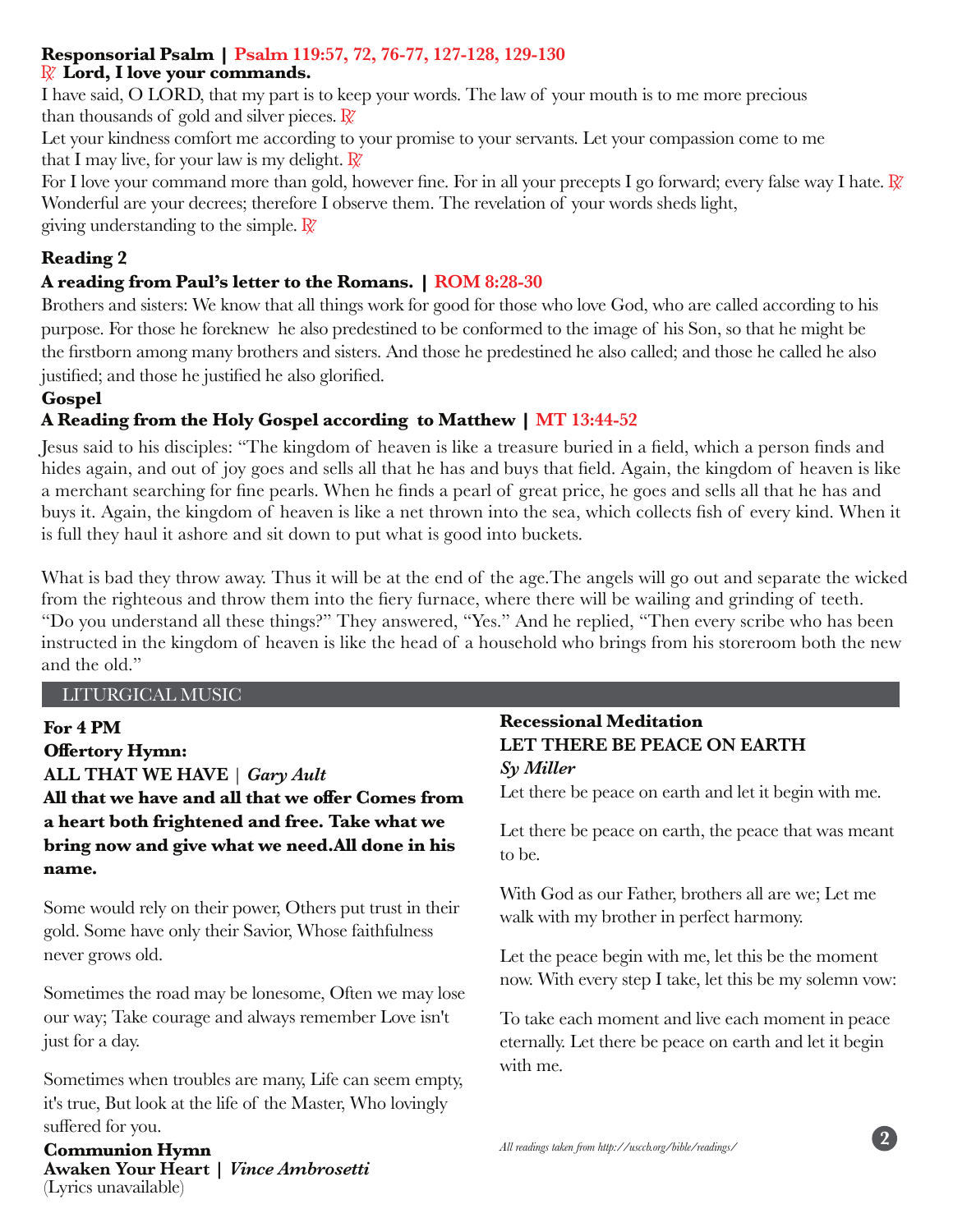#### LITURGICAL MUSIC

**For 7 AM Offertory Hymn EYE HAS NOT SEEN**  *Marty Haugen* **Eye has not seen, ear has not heard w hat God has ready for those who love him; Spirit of love, come, give us the mind of Jesus, teach us the wisdom of God.**

**1.** When pain and sorrow weigh us down, be near to us, O Lord, forgive the weakness of our faith, and bear us up within your peaceful word.

**2.** Our lives are but a single breath, we flower and we fade, yet all our days are in your hands, so we return in love what love has made.

**3.** To those who see with eyes of faith, the Lord is ever near, reflected in the faces of all the poor and lowly of the world.

**4.** We sing a mystery from the past in halls where saints have trod, yet ever new the music rings to Jesus, Living Song of God.

## **Communion Hymn REMEMBER ME**

*Alan J. Hommerding*

**Remember me, remember me,**  like flow'rs before you, Op'ning to **when you eat this bread, when you drink this cup, Remember me, remember me until I come again.**

**1.** When you feed those in need, remember me, when you come to the table and you share with the world, remember me, be my living bread, until I come again.

**2.** When you quench thirsty souls, remember me, when you drink of the kingdom And you pour out your life, remember me, be my saving cup, until I come again.

**3.** When you seek out the truth,

remember me, when you speak what is wise, And you walk in my way, remember me, be my shining work, until I come again. **4.** When you shine in the dark, remember me, when you search out the lost, and you welcome them home, remember me, be my light for the world, until I come again. **5.** When you gather in peace, remember me, when you pray in

the Spirit and you lift up your voice, remember me, be my song of joy, until I come again.

**6.** When you honor the earth, remember me, when you join with creation and you tend my gifts, remember me, be my gently hand, until I come again.

**7.** When you lift the oppressed, remember me, when you challenge the mighty and you give to the poor, remember me, be my justice for all, until I come again.

## **Recessional Meditation JOYFUL, JOYFUL,WE ADORE YOU**  *Henry van Dyke*

 **1.** Joyful, joyful, we adore you, God **I die to rise again Lifted up**  of glory, Lord of love; Hearts unfold the sun above. Melt the clouds of sin and sadness; Drive the dark of doubt away; Giver of immortal gladness, Fill us with the light of day!

**2.** All your works with joy surround you, Earth and heav'n reflect your rays, Stars and angels sing around you, Center of unbroken praise; Field and forest, vale and mountain, Flow'ry meadow, flashing sea, Chanting bird and flowing fountain, Praising you eternally!

# **For 9 - 11 AM Offertory Hymn HERE'S MY HEART**

*Chris Tomlin, Jason Ingram*

Here's my heart Lord, here's my heart Lord Here's my heart Lord, speak what is true

## **'Cause I am found I am Yours, I am loved I'm made pure I have life I can breathe, I am healed I am free**

'Cause You are strong You are sure, You are life You endure You are good always true, You are light breaking through

#### **Communion Hymn LAY IT DOWN**  *Matt Maher*

Everything I am, everything I long to be I lay it down at Your feet Everything I am, everything I long to be I lay it down at Your feet I lay it down, I lay it down, I lay it down, at Your feet

**Oh pearl of greatest price, no act of sacrifice Can match the gift of life, I find within Your gaze Oh what a sweet exchange, from the grave, into Your hands of grace**

**Recessional Meditation ONLY KING FOREVER** 

*Steven Furtick, Wade Joye* **You are the only King forever Almighty God we lift You higher You are the only King forever Forevermore, You are victoriou**s

Our God a firm foundation Our rock, the only solid ground As nations rise and fall Kingdoms once strong now shaken But we trust forever in Your name The name of Jesus We trust the name of Jesus *CTR License #11479416* **3**